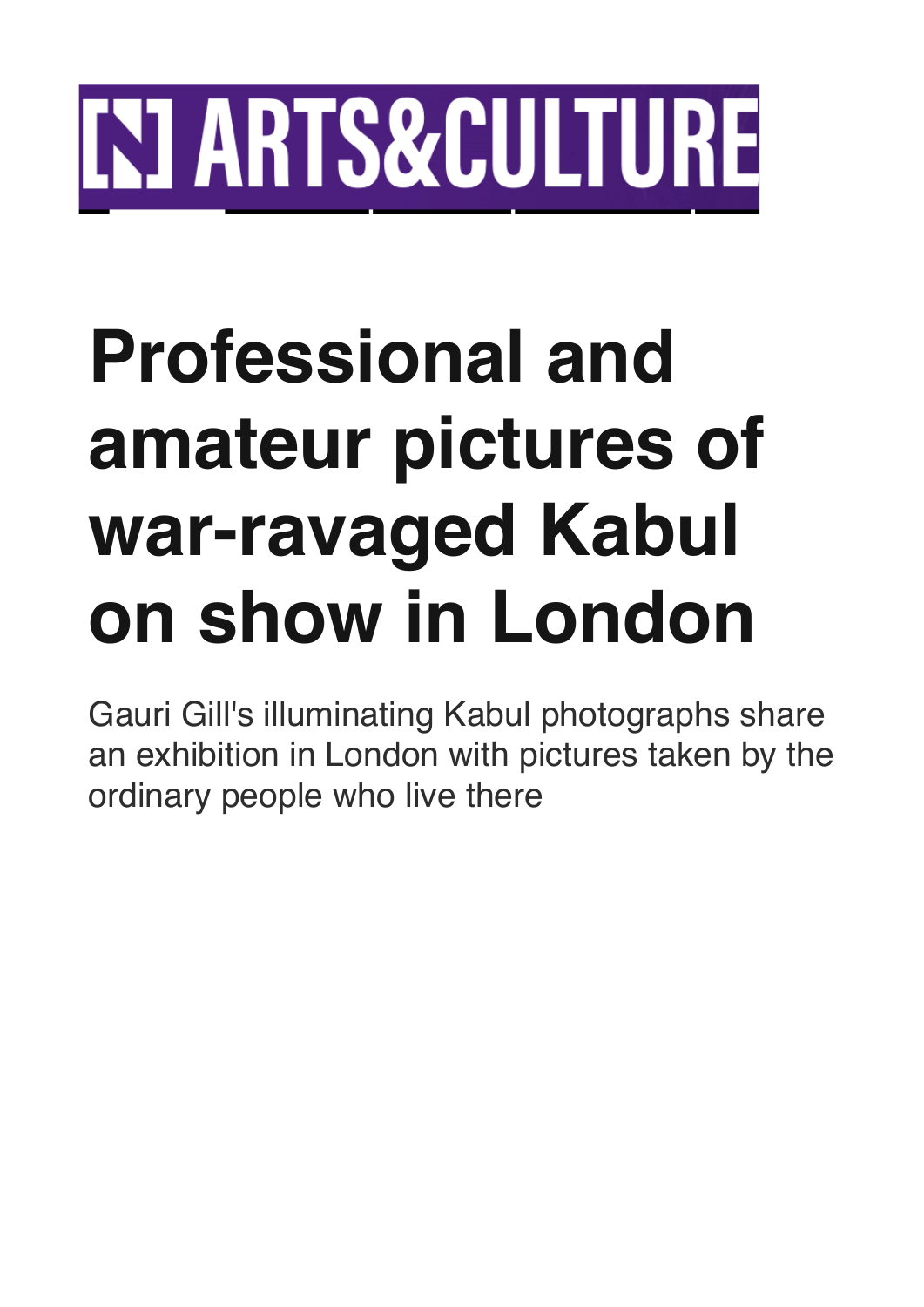

A silver gelatin print of a new building complex in Shahrak-e-Aria, Kabul, in 2009. The photographs that document the artist Gauri Gill's visit to Kabul in 2007 suggest a city that has been left for dead. In black and white, her shots are almost devoid of people: we see an illustrious library greying with dust, a bombed-in palace and a line of cattle seeming to approach its oncegrand entrance. Anonymous hands grasp at the cages of the city's Ka Furushi bird market, as groups of tiny canaries whirr in a startled flapping of wings.

Yet among these sombre images, which form part of her current solo show at London's Green Cardamom gallery, Gill has exhibited a number of found photographs taken by a community of Afghans who offer a quite different - perhaps unlikely - vision of their homeland. In pairing these together, this latest collection, titled What Remains, reflects on the distance between observation and experience, and the unquenchable longing that comes with displacement. In 1992, Afghanistan had a 50,000-strong community of Hindus and Sikhs. They were business owners, moneylenders and owned houses with white-leafed orchards. But with the Soviet invasion of the country in 1979 and the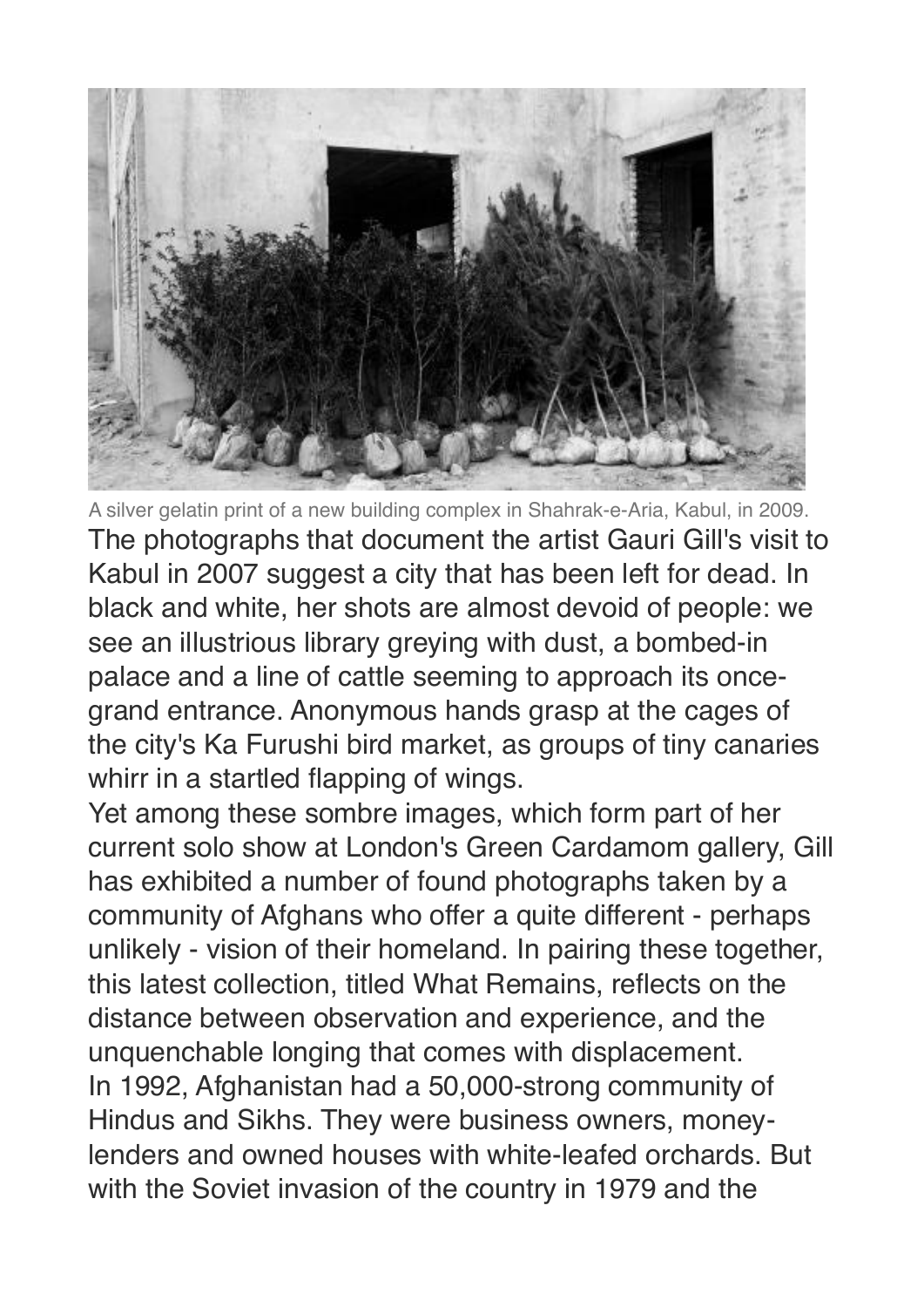subsequent Taliban regime, this number has dwindled. There are around 2,000 left. Those with money have fled to Europe; those without go to Delhi.

The Afghan Sikhs displaced to India now exist without citizenship in the Tilak Nagar neighbourhood in the west of India's capital city.

"I first came to Kabul for a workshop with Afghan photographers who were looking for other ways to document their city beyond war and destruction," says Gill, when we meet in the London gallery representing her work. "On the way back to India, I landed in Delhi and took an autorickshaw. The driver was Punjabi Sikh - as am I - but his Punjabi was very different from mine. It was mixed with Persian words and phrases, and he explained that he was Afghan.

"He had left in the 1970s when Kabul was quite different from what I'd seen. He described a halcyon, idyllic Afghanistan - a place of blossoms and waterfalls." The rickshaw driver introduced Gill to west Delhi's Afghan Sikh community - referred to as the "Kabulis" by the rest of the neighbourhood - via the Khalsa Diwan Hindu-Sikh Refugee Society. Incorporating a Gurdwara, the Sikh temple, the society runs classes in English, sewing and typing, and the artist began to photograph the day-to-day life of the centre. On a floor laden with thick Afghan carpets and glasses of green tea, Gill listened to the memories of several generations of refugees who remain on visit visas in India and often unable to work.

The Kabulis handed Gill a stack of their photographs, each one bordered with a kitsch, psychedelic pattern (clearly the handiwork of one print shop somewhere in Kabul). In these photographs, she noticed, the city seems warmed by familiar eyes. The children, old people, smiling unknown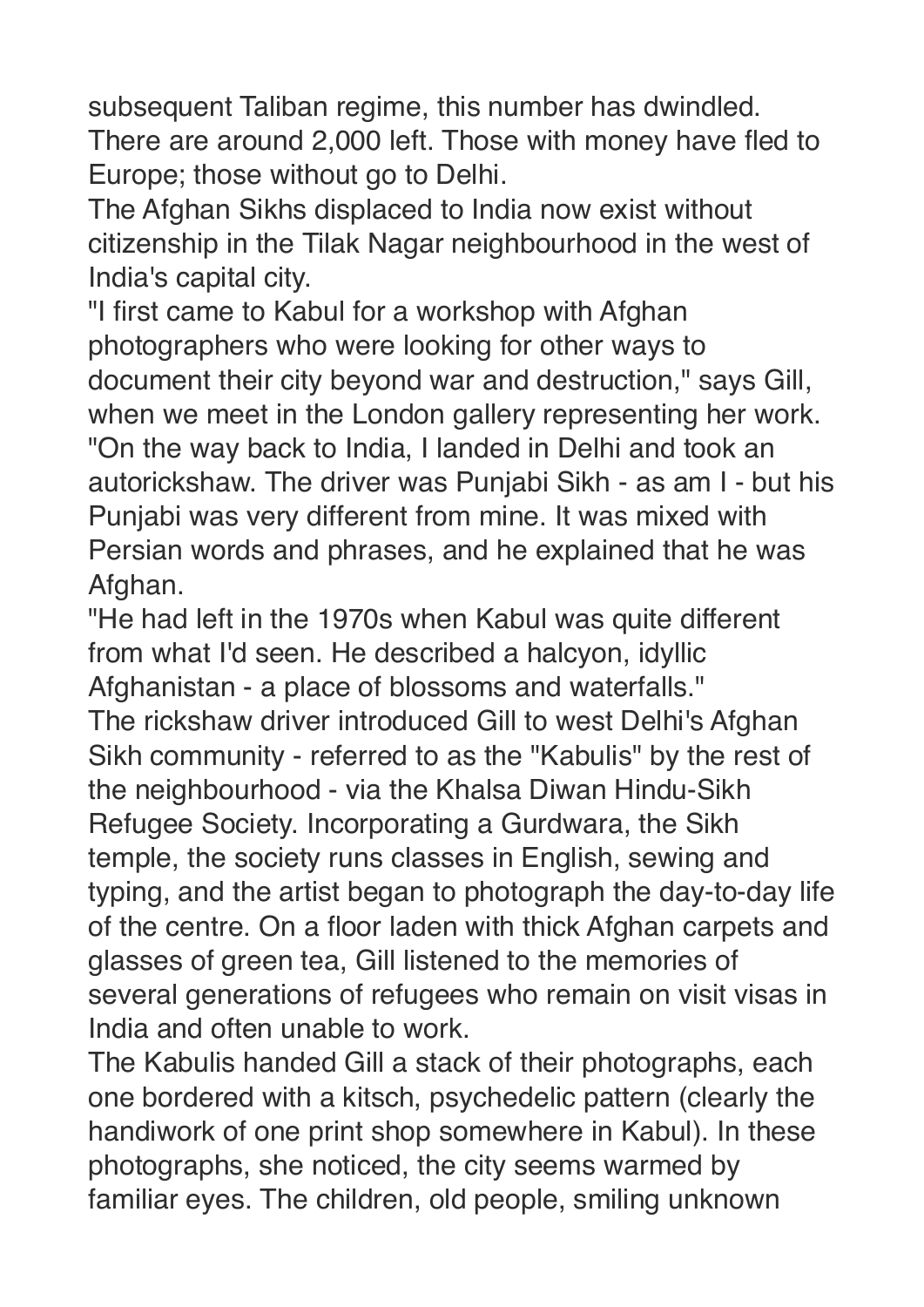turbaned men who pose in front of the remnants of Kabul's romantic past seem deeply entrenched in a city that appears to be collapsing around them and which they would very soon after be forced to leave.

"As they were talking about Afghanistan, this old man came and sat next to me: 'Even now when I sleep,' he said, 'my dreams are of Jalalabad.'"

Gill noted down this line and other recollections that she heard in the Gurdwara, and has inserted them - in fittingly kitsch italics - into the found photographs given to her. In What Remains, she exhibits these alongside her own shots from Kabul, and so presents a fascinating disparity between her impressions and the memories and dreams of a people displaced.

"These are two quite different versions of a place, and show that photographs become fictions if we try to find an authentic representation of a place," she said.

Some of the statements that Gill collected from the Gurdwara are curious: One anonymous person ponders that someone "must have put the evil eye" on Afghanistan, "like in Kashmir". Another talks about how Hindus and Sikhs were referred to as "big brother[s]" by the Afghan Muslims, who would trust them to take care of their money. But most interestingly, a reference is made to the community's refugee status as "going back to India". While some Hindus and Sikhs went to Afghanistan from India during British rule of India and post-partition, the community's presence has been there since the 1500s. Does Gill think that when the Hindus and Sikhs were in Afghanistan, their dreams were of India? "I think it was probably hard for them to let go," she says. "Now it's going to be pretty hard for them to let go of Kabul and Afghanistan.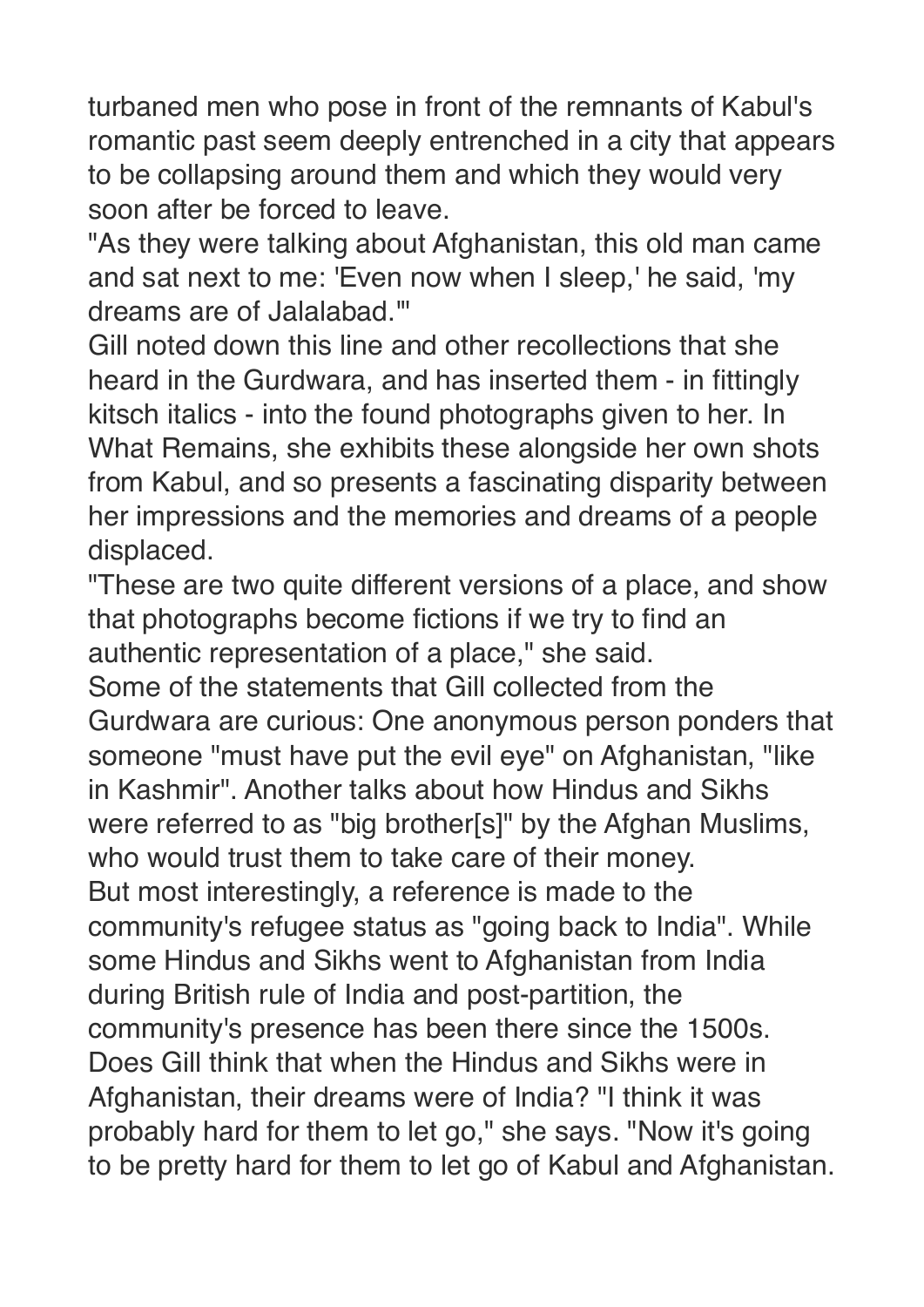"One of my previous series was called The Americans, which was looking at several generations of south Asian-Americans. Even when there isn't a longing for a place, there are pulls, distant bonds that tie you to a place." So much of What Remains gravitates around this notion of longing. How does our relationship with a place change when we're forced out of it rather than by our own choosing? "People are taken from one place and placed somewhere else. Then, in this case, there's a double jump of history and they're brought back - often against their own choosing. I think this element of choosing is key. Some of them didn't choose to go to India, and feel quite bitter about the way they've been treated there."

Gill hosted a series of writing workshops for the children of Khalsa Diwan Hindu-Sikh Refugee Society: "I was very interested to see the raw response of the kids when asked about Afghanistan and see how they would filter this experience."

Some of these texts are included in the show, and range from rapturous adoration for an unknown Afghanistan, probably drilled into them by their parents (including a strange tale of the Bollywood star Amitabh Bachchan strolling through Kabul), through to bewilderment about the state of their country today.

"In some ways, I wanted all these versions to come in and contradict each other," says Gill, referring equally to the haphazard, scattered placement of the images and texts on the gallery wall. "History is hard to hold on to solidly. But these are all little fragments, and not representative of the entire Kabuli-Sikh experience.

"It's a case of how ordinary people get swept along in massive changes and how that translates through generations."